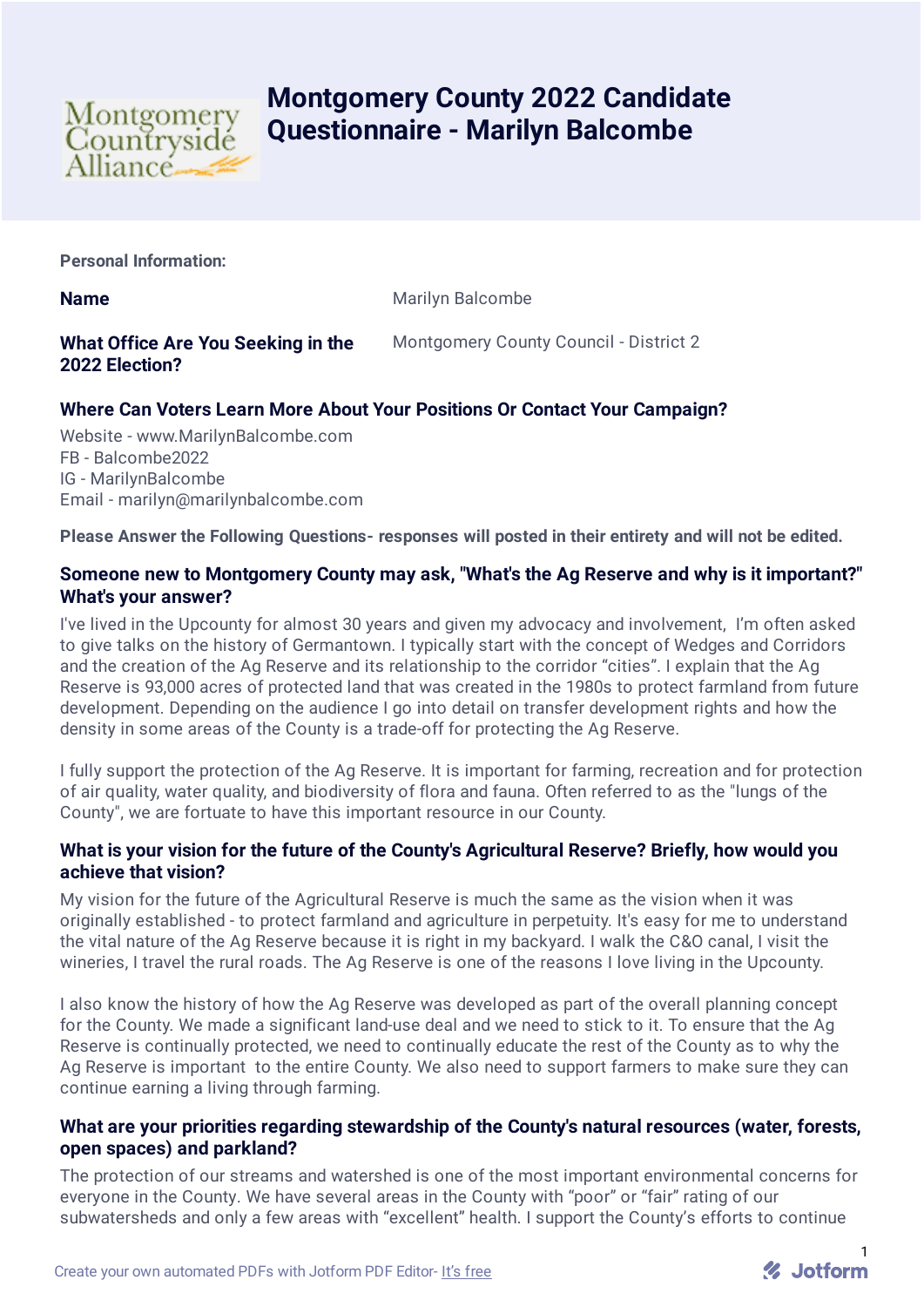monitoring these areas to reduce water pollution, and clean up our watershed. The County also needs to increase its support for reforestation efforts and work with the State delegation to increase funding for State Parks located in Montgomery County.

## **What role will you play with regard to ensure that we safeguard our drinking water supply both surface and groundwater?**

Admittedly, safeguarding our water supply is not my area of exptertise. The first thing I would do on the Council is to listen to environmental experts with far more knowledge on the subject. I will need to learn about what is currently being done, what we are doing right, what still needs to be done.

The Council controls the budget and policy regarding our environment. The Council must commit to protecting and preserving the Ag reserve, as well as preserving / reforesting our tree canopy throughout the county. Protecting our forest is the first line of a multiple barrier approach to protecting our drinking water.We also need to prevent future runoff into our water sources are essential to safe drinking water.

My understanding is that stormwater pollution is one of the biggest threats to the surrounding waterways. We need to ensure the use of best practices in Montgomery County.

#### **What are your top priorities to help the County address climate change? What role will the Ag Reserve play?**

So many things must be done to mitigate climate change, I would start with the County's Climate Action Plan and determine our immediate, short-term, intermediate, and long-term goals.

My priorities would include:

- working with state and federal resources to bring a more robust EV infrastructure to the county.
- ensure new buildings are built and old are retrofitted to be green and sustainable.

- support a more robust buy local program in the County. Each product that is bought locally, whether its crops from the Ag Reserve or everyday household items, reduces our carbon footprint. As a Chamber of Commerce executive, I strongly support shop local initiatives. Not only is is good for our economy it is best for our environment.

- we must reimagine our way of living and encourage folks to live sustainably.
- we must maintain our green spaces and tree canopy.
- See further comments about transportation and our waste stream.

#### **What more can be done to support our local farm businesses and rural communities?**

People outside of the Ag Reserve tend to see farms as quaint tourist attractions and a nostalgic look at a simpler time. But we need to enforce the understanding that farming is a business and farmers rely on a certain profit margin to remain viable. As a Councilmember, I would work closely with farmers to understand their needs and identify ways the County can support their sustainability.

I support the County's Department of Agriculture and the incentives in place to help support farming in the County. As the Executive Director of a local chamber of commerce, I strongly believe in the "shop local" movement. We need to push the "Made in MoCo" label as well as work with grocery store chains to purchase from local farms. This is part of educating the general public as to the importance of EVERYONE supporting the Ag Reserve.

#### **What are your regional transportation priorities? Do you support M83 and an additional Potomac bridge and outer beltway through the Reserve or adjacent rural zones?**

○ For the Ag Reserve, the most pressing, immediate transporation issue is the reopening of White's Ferry. Montgomery County and the State have very little power in moving this project along but should be doing everything in their power to reopen the Ferry.

○ My top regional priority is the expansion of the America Legion Bridge. This is a significant bottleneck in the region for commuters and interstate traffic. I also support increased capacity on I-270, but would focus efforts North of Germantown

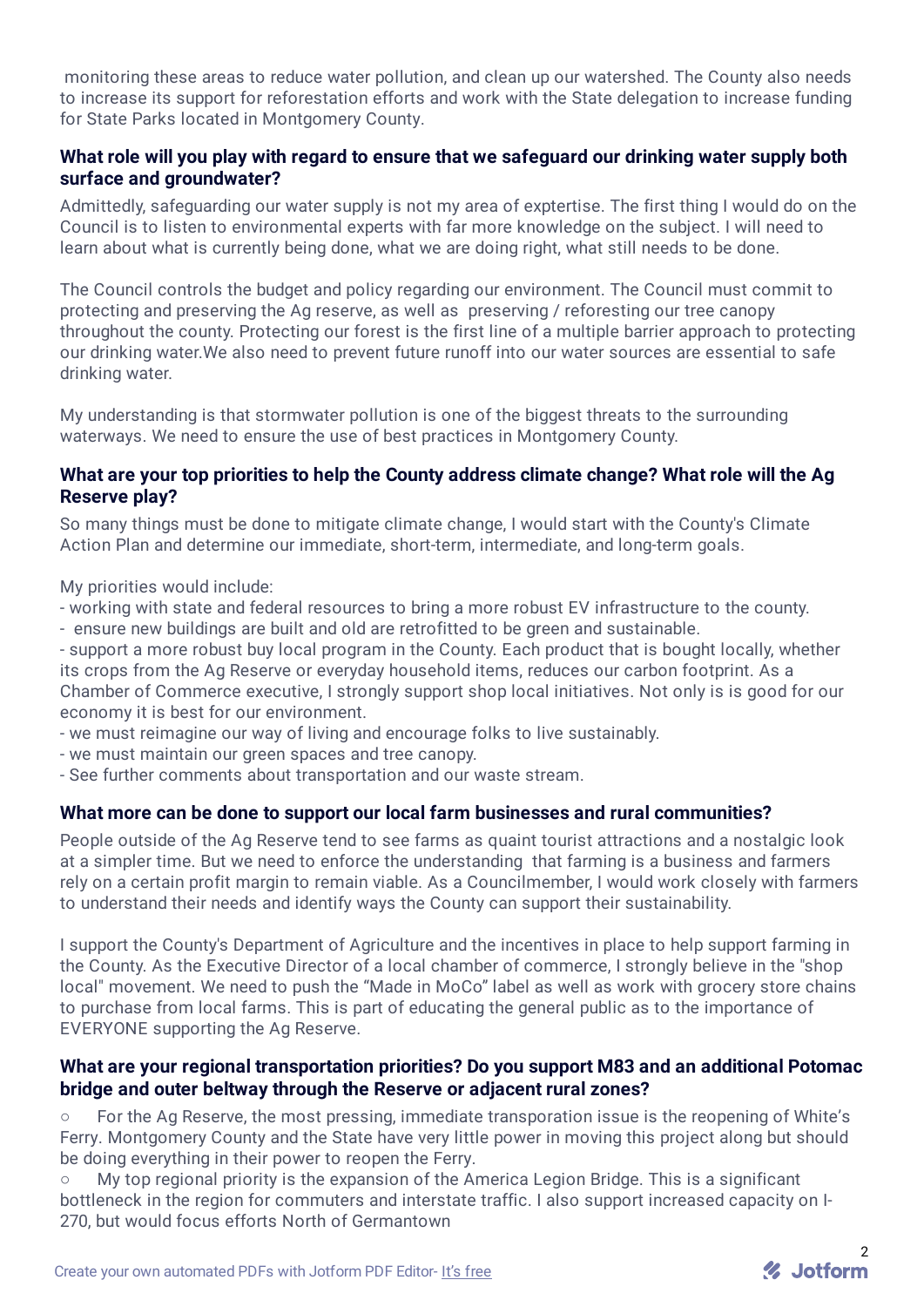○ My top transit project would be increased capacity of the MARC rail system, with all day rail service.

I do support M83. Clarksburg is a good example of a corridor "city" that was planned in conjunction with the creation of the Ag Reserve. The County allowed significant development to occur in Clarksburg, assuming the transportation infrastructure in the Master Plan. The houses were built, the people moved in, the infrastructure did not occur.

○ I would not support an additional bridge crossing.

#### **How should our County manage its solid waste? What role should incineration, composting and recycling play?**

I support curbside composting. I know other jurisdictions have implemented the program with success. I compost in the backyard and it significantly reduces my own trash. But the only way to really make a dent in compostable waste is curbside composting.

I support the pilot study for Pay As You Throw, to provide a reasonable allowance for curbside waste and then charge additional fee for excess trash. We also need to increase recycling at commercial office buildings.

In addition to recycling, we need to look at reducing waste to begin with. I would like to look at how to reduce the amount of waste in packaging goods.

Ideally, we can get to the point of closing the incinerator, but we aren't there yet. I am not in favor of shipping our trash to other jurisdictions for disposal.

#### **What are your views on the general plan update "Thrive 2050," both the process and the draft now before the Council?**

Thrive 2050 is the county's plan for the next 50 years, and for the most part I support the focus on additional housing. We need more housing along our transit nodes and we need more housing options to support increased affordability. However, as I have mentioned in my testimonies before the Planning Board and Council, I do not believe this plan adequately addresses the future of the Upcounty. If this was called "Thrive 2050 for the Urban Core", I wouldn't have as much concern. However, it fails to recognize some of the most diverse, and fastest growing portions of our county.

The critical aspect of Thrive 2050 is that it will most likely pass THIS Council. It will be up to the next several Councils to determine how the General Plan will be implemented and incorporated into the various area Master Plans. Future Councils will make decisions as to where, when, and how additional housing will be added to our existing housing stock. It is imperative that protection of the Ag Reserve remains a priority for the County.

#### **Do you believe that the way that local government branches, state entities, and the public currently interact can be improved? If so, what steps would you take?**

There is current tension between the Executive and Legislative branches of County government. It has caused another layer of inefficiency in local government. We will have a very new Council in 2022 which provides an opportunity to reset. We need to elect strong local leaders who can create a collegial working relationship between the two bodies.

As for State, I believe the relationship between the delegation, the council, and the CE is effective. I have a close working relationship with the State delegation which will be helpful in getting the resources the County needs from the State.

Community outreach can always be improved. Unfortunately, the squeaky wheel gets the grease. The more savvy a community entity is at getting their voices heard, the better their chance of success. This works for savvy organizations, but not for the masses. Strong constituent service is crucial to equitable access.